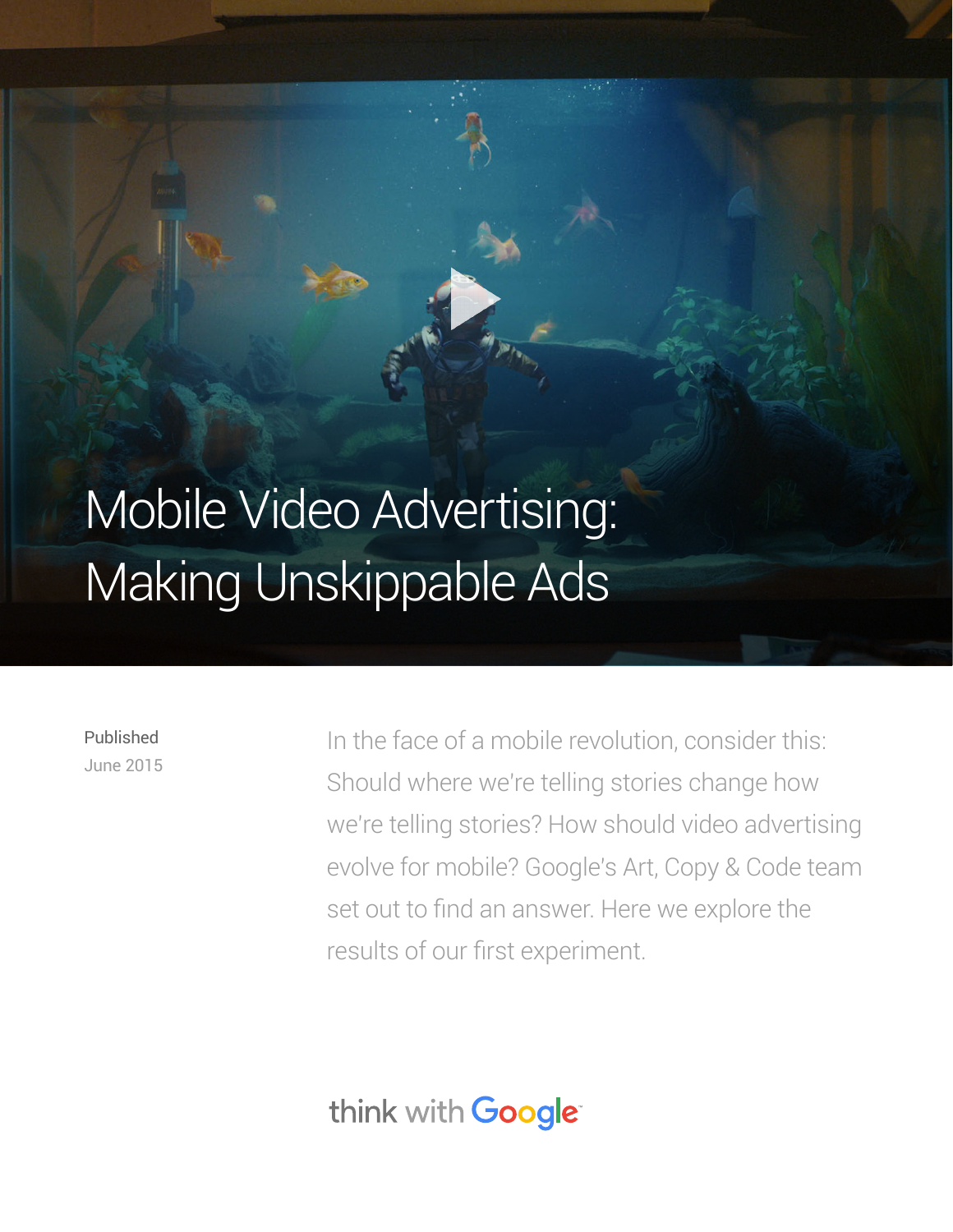ur mobile devices have become constant companions. They're in our hands, in our pockets, and on our bedside tables—everywhere we are. They're often the first thing we look at in the morning and one of the last things we check before turning in for the night. So what does this powerful connection mean for creatives and the stories we tell? And how does that small screen affect the way people experience these stories? O

Ad creatives have long lamented mobile. The small screen can be a challenging canvas for big stories. Yet we know that brands can establish a deeper personal connection on mobile, more so than on TV or desktop. So as the mobile world increasingly shifts to video, brands need to figure out how to tell new and better brand stories on mobile devices.

### Introducing Unskippable Labs

What resonates with people in mobile video advertising? And how is that different from what resonates on TV? Nobody knows. The best way to try to understand this emerging mobile world is to experiment: Put creative out there and see what people respond to in meaningful, measurable ways.

Using YouTube TrueView, an ad format that allows people to choose if they want to watch or skip an ad, we tested three alternate cuts of the same story to understand what makes an ad worth watching. We also used Google's Brand Lift solution to gather metrics like ad recall and brand awareness, which helped us understand if particular cuts were more impactful than others. Our key question with these experiments was simply: What makes an ad unskippable?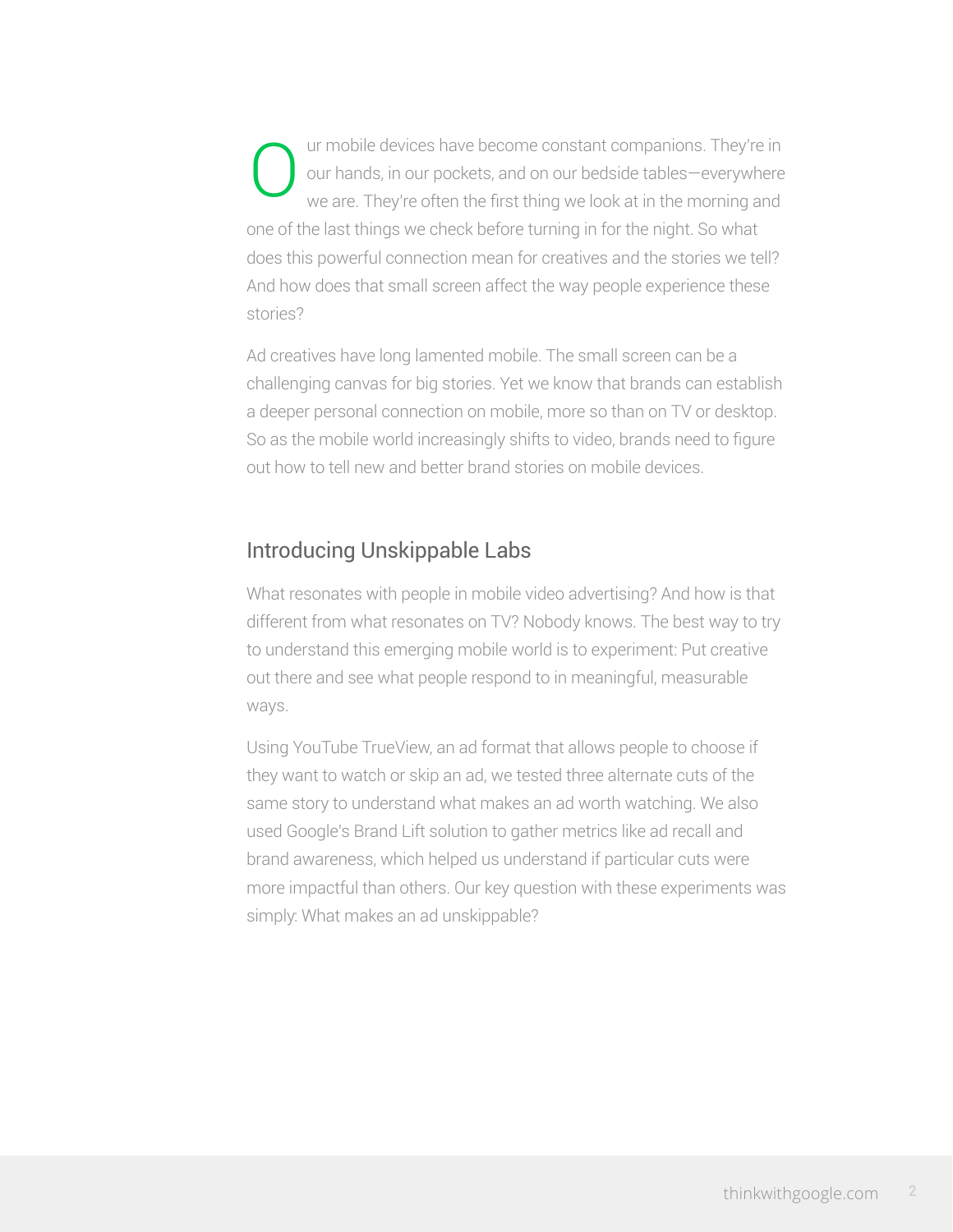

## An experiment in video advertising: "The Mobile Recut"

For the first Unskippable Labs experiment, Google's Art, Copy & Code team worked with Mountain Dew, BBDO NY, and OMD Worldwide to understand what mobile video advertising people are most likely to watch and how their views impact brand metrics. Could we start with a great ad, adapt it, and make it work even better on mobile?

We started with the [Mountain Dew® Kickstart™ "Come Alive" spot](https://www.youtube.com/watch?v=mjwUVZHBcoY)-a popular ad that had been running on television and TrueView for two months and earned nearly 9 million total views on YouTube. Our mission was to take this ad and make it even more "unskippable," especially on mobile.

So, what did we find? Check out the three cuts of the mobile video ad we tested below to find out:

#### "The Original"

Mtn Dew Kickstart ad v1

The theory: "The Original" served as the control in our experiment. It's a 30-second spot with a classic ad story arc that has a clear beginning,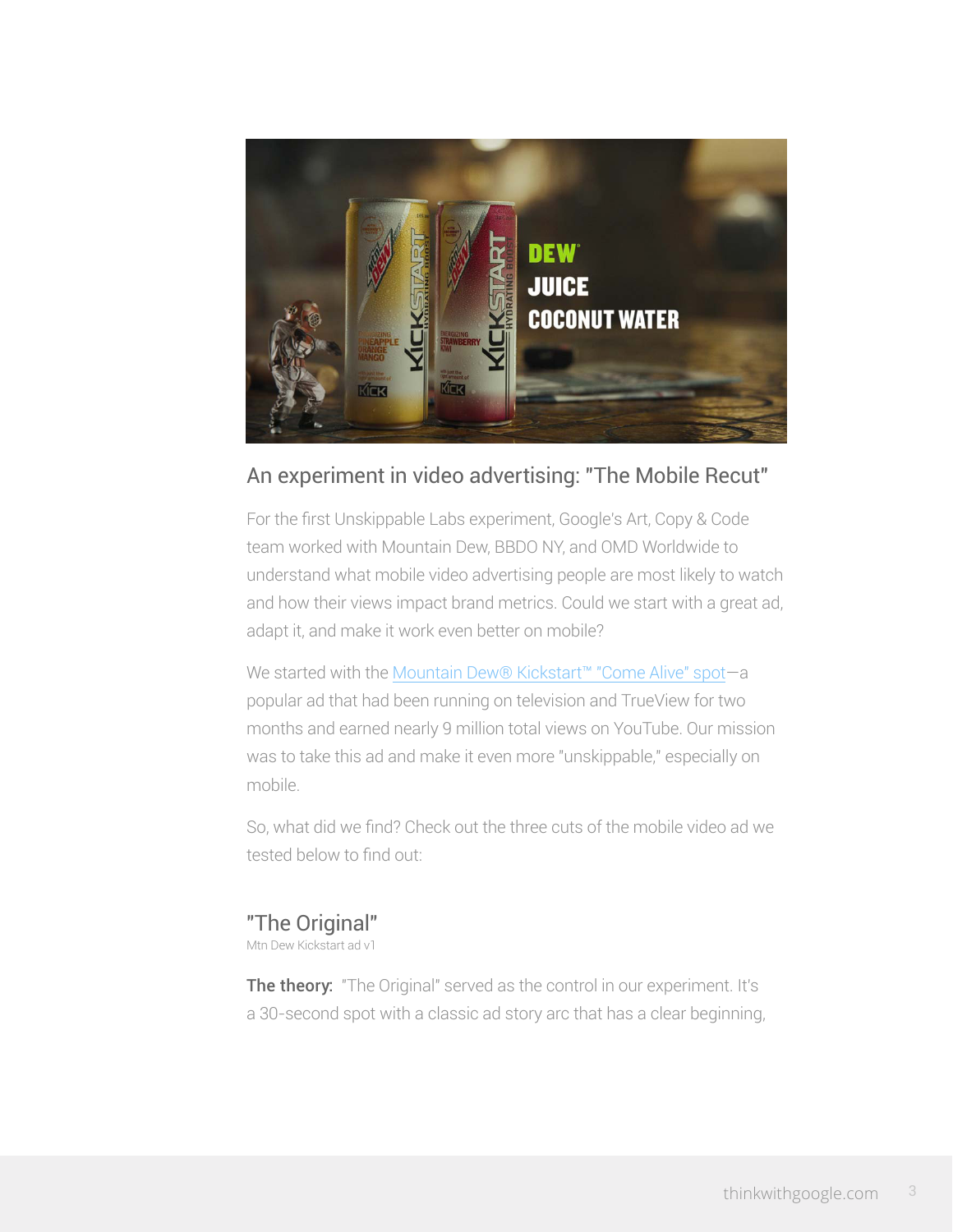middle, and end. With a great story, great action, great editing, and a great song, this ad should make for a winning combination.

30 Seconds

## "The Big Punch"

Mtn Dew Kickstart ad v2

The theory: This 31-second mobile ad recut starts with a big, bold product shot and a countdown, signaling that something cool is about to happen. The idea here is to get the brand in front of the audience before viewers can skip the ad. From there, the story arc isn't as clear as it is in "The Original," but it has lots of the same action. It might not deliver on viewership, but it should work hardest at lifting brand metrics.

31 Seconds

"Pure Fun"

Mtn Dew Kickstart ad v3

The theory: The "Pure Fun" recut is significantly longer than the first two ads at 1 minute, 33 seconds. The brand and product are featured over time, but less explicitly than in the first two ads. It doesn't feature a strong story arc; Instead, it drops viewers into the middle of the action without music or any real sense of what's happening.The cut should appeal to viewers who want keep the unexpected coming.

93 Seconds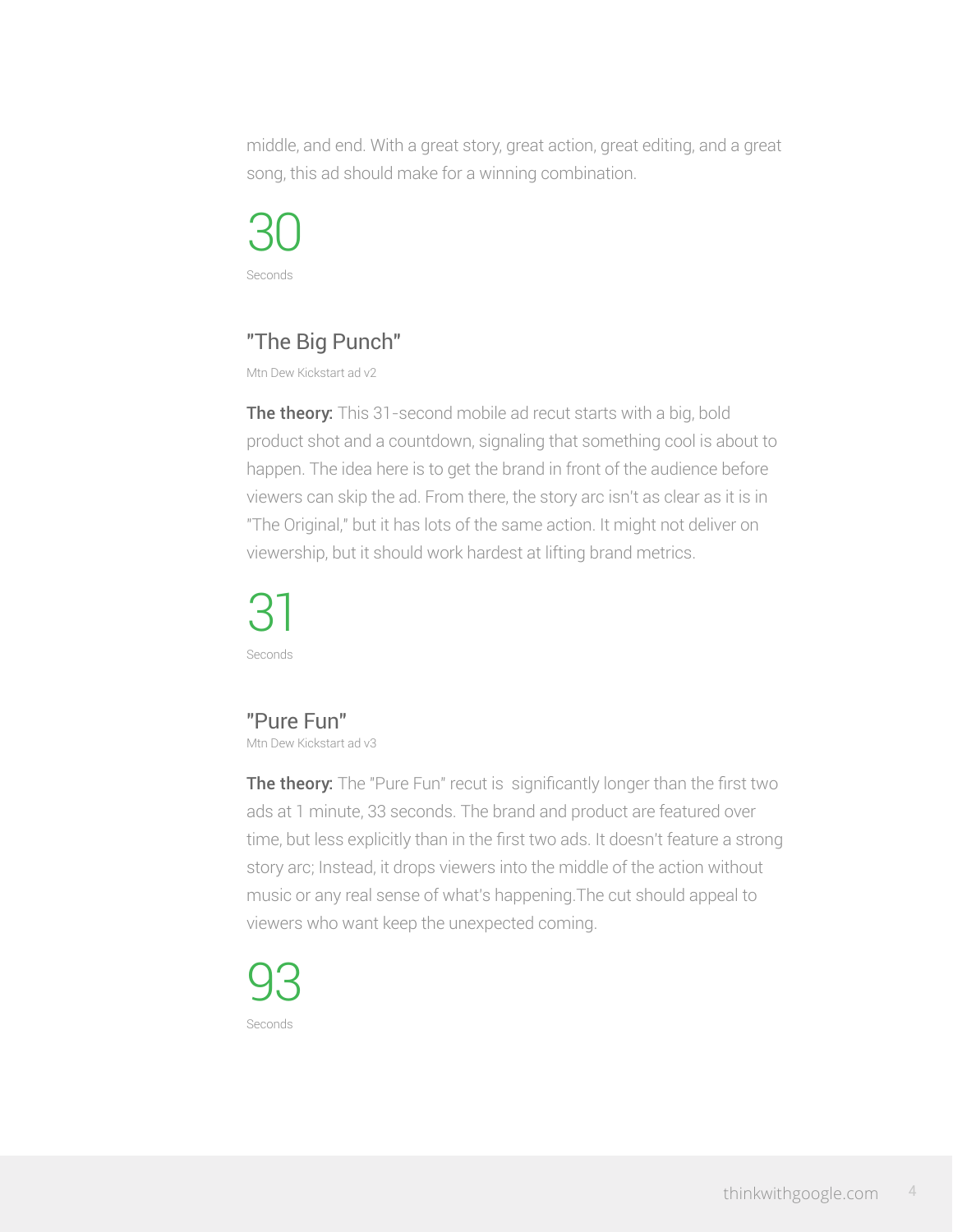## Findings from "The Mobile Recut"

*What did we find? While there wasn't one clear winner across all the metrics we looked at, we did find that mobile may offer a fresh canvas, inviting creatives to ditch ad norms and have a little more fun.*



The unexpected can be powerful. View-through rates (VTRs) for all three ads were about the same when we looked at views from desktop computers. But something funny happened on mobile. "Pure Fun" had no traditional storyline or structure, yet it was viewed at a 26% higher rate than the other cuts on mobile.

Our speculation is that people were intrigued by the mystery of what they saw. They were more interested in seeing where the story went than in skipping ahead. Even though we started with a successful ad, we got an even stronger response by putting a different sort of story out there.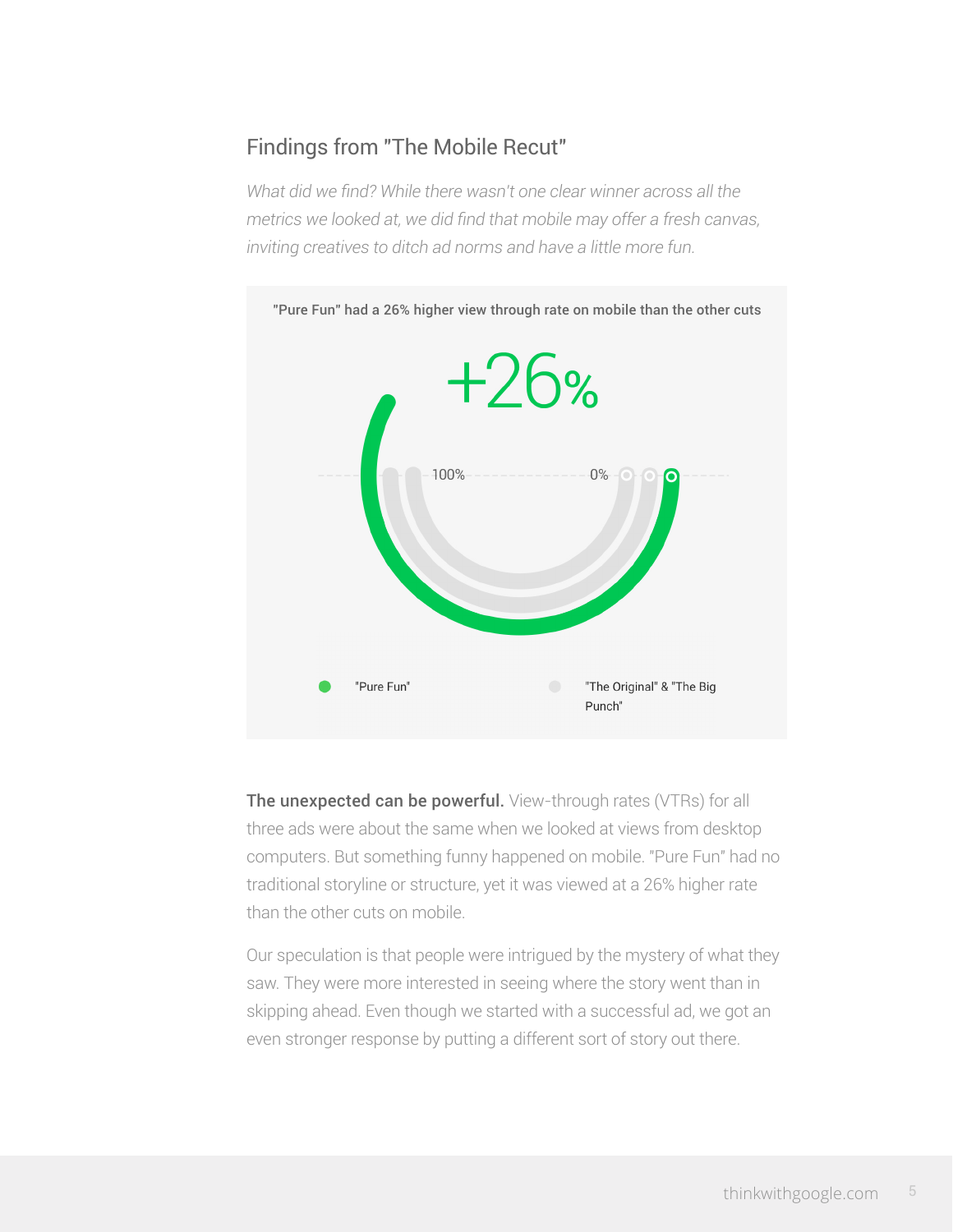Viewers may watch more on mobile. Not only did more viewers watch "Pure Fun" (v3) on mobile than on desktop, but they watched for a longer period of time. "Pure Fun" gave them more to watch—at 1 minute and 33 seconds, it was more than three times as long as the others. With the chance to watch more, people did, watching more than 1 minute and 9 seconds.

This is a creative opportunity: Everything doesn't need to be a cut-down from the TV spot. It suggests that the challenge in creating mobile video ads isn't to make everything faster, but to make everything more effective. We shouldn't just stuff our stories into smaller frames; we can make new frames altogether.

It doesn't take "ads" to move brands. There was a fascinating split in the Brand Lift results. Ad recall for "Pure Fun" was significantly lower more than 54% lower than for the other two cuts on mobile. But the brand awareness lift for all three cuts was about the same. People who saw "Pure Fun" didn't remember seeing an ad for Mtn Dew Kickstart (maybe because it didn't feel like an ad), but they remembered the brand just as well as the other cuts. It also showed that there is more to adapting for digital than making sure your brand is seen before people can skip it. "The Big Punch" did no better than "The Original" or "Pure Fun" at lifting the brand. Putting the brand first is not the easy answer.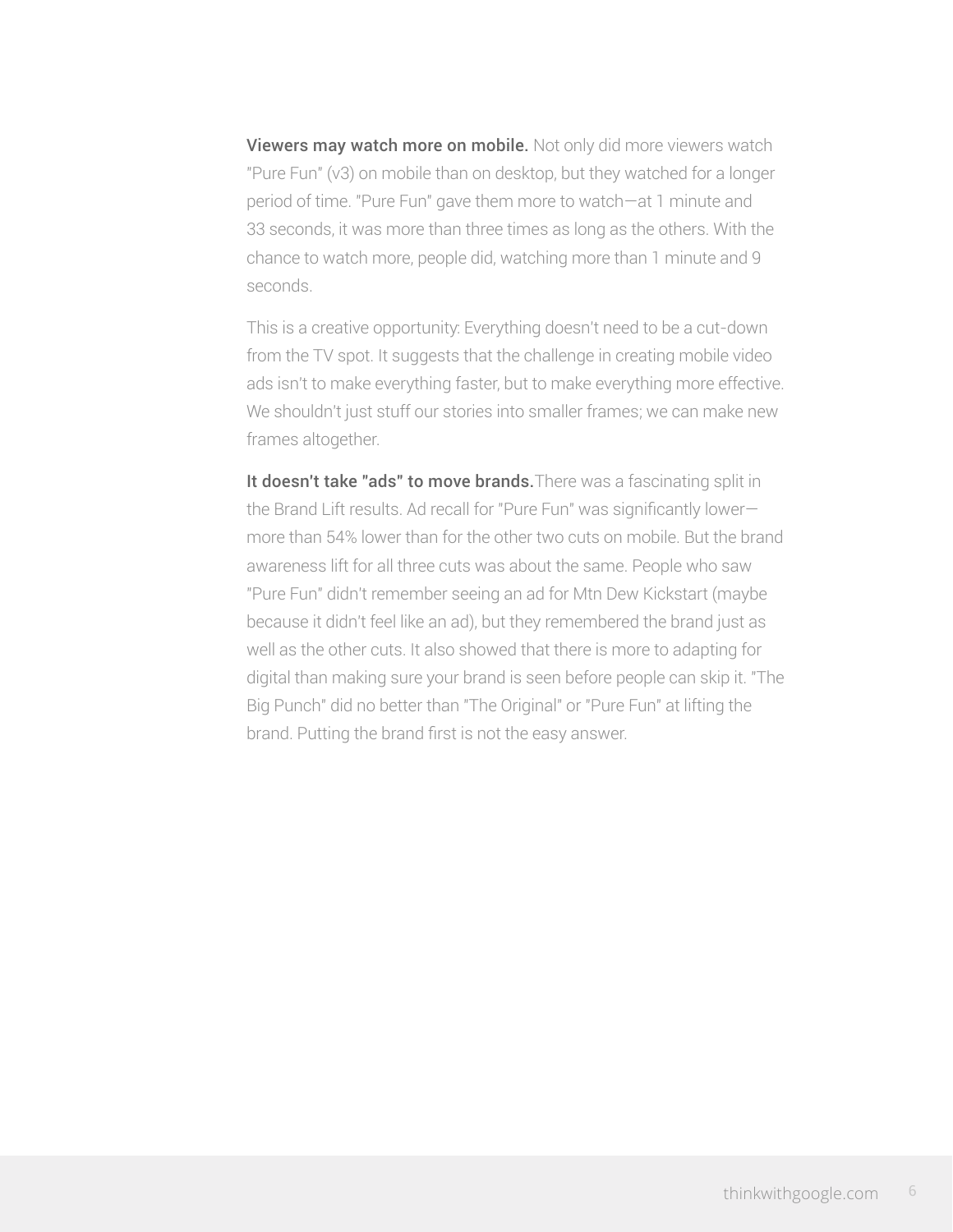

And there was one other interesting layer to "Pure Fun" when we looked at how people responded to it on mobile versus desktop. Brand awareness was significantly higher on mobile than it was on desktop. But why? Something about it worked quite differently, but we don't know what. Maybe mobile viewers were more focused on it and thus remembered the brand better even though they didn't see it as an ad. Perhaps another experiment is in order to help illuminate the answer.

Our goal was to take a great ad and make it even better on mobile. We got people to skip less often and watch longer. We uncovered some dynamics about the way people respond to mobile video advertising that show it may be more different than we think. In this case, we worked with what we had—no second shoots or weeks of editing—just an afternoon of editing.